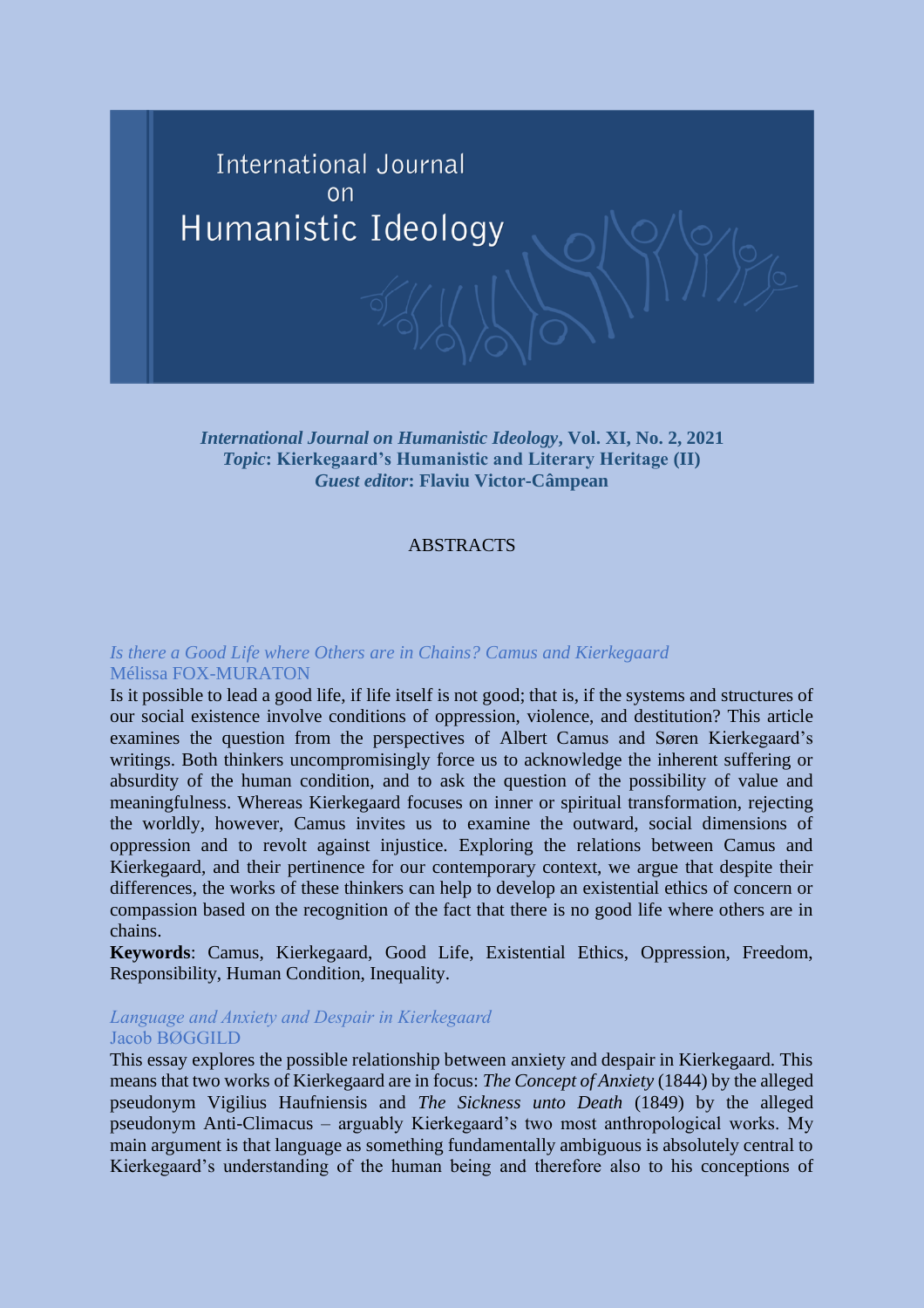anxiety and despair. But as a writer, Kierkegaard is, consequently, facing a problematic which is linked to his use of pseudonyms: If language as something fundamentally ambiguous is the defining aspect of the human being, there is no way of escaping it and therefore, in a sense, no kind of metalanguage one can turn to. I explore how this fact is reflected in the two works in focus and how it affects the relationship between the two pseudonyms. This relationship turns out to be a volatile one in a way which challenges the idea, promoted by Kierkegaard himself, that Anti-Climacus, when compared to a pseudonym like Haufniensis, represents a higher kind of pseudonymity.

**Keywords:** Kierkegaard, anxiety, despair, language, metalanguage, ambiguity, sin.

## *Anxiety and Kierkegaard's* Angest Adrian ARSINEVICI

This is a translator's inquiry into what one may call the untranslatability, or nearuntranslatability, of a Kierkegaardian concept. The article consists of five sections. Section I (Translating *Angest*) presents my personal reasons for embarking on this article. Since Kierkegaard employs *Angest* both colloquially and as a concept, Section II (Colloquial *Angst*) is a brief presentation of the general definition and uses of this word in everyday Danish, and Section III (Kierkgaard's *Angest*) is an analysis and panoramic view of *Angest* as concept, based on quotations extracted mainly from *Begrebet Angest.* Section IV (German *Angst,* English 'anxiety', Danish *Angest*) is a short semi-historical presentation of some previous attempts to find and establish a suitable equivalent for *Angest.* Section V (The Conceptual Inheritance of Søren Kierkegaard) reiterates the idea that *Angest*, as a Kierkegaardian, Nordic concept, is not suitable for rendering into another language because too many of its connotations and original meanings would be lost in translation.

**Keywords**: *Angest,* anxiety, angoasă, hereditary sin, dogma, psychology, translatability.

## *Kierkegaard's Heritage on Philosophical Personalism* Catalina Elena DOBRE Rafael García PAVÓN

In this article we aim to demonstrate the importance of Kierkegaard's thought reflected in some philosophers who represent what we know as philosophical personalism. Among them, we have chosen Martin Buber, whose reading of Kierkegaard's work is reflected in his dialogical philosophy; also, Emmanuel Mounier, who mentions in his work the clear influence of the Danish philosopher in the way of thinking the concept of the human person, which represents the foundation of philosophical personalism. In the same way, Karol Wojtyla's relationship with Kierkegaard is explored from the concept of inner auto-teleology. It is a new approach that reflects the reading of Kierkegaard that the Polish philosopher – later Pope John Paul II – has kept in mind. Finally, we close with a reflection on the influence of Kierkegaard on the Swiss philosopher Max Picard, related to the concept of silence.

**Keywords:** personalism, human person, dialogic philosophy, the movement of personalization, auto-teleology, silence.

## *Why Love Entails Suffering: Kierkegaard on the Logical Consequences of Needing God* Rick Anthony FURTAK

By virtue of love's world-affirming influence, each human being is drawn into a meaningful realm of experience. The acceptance and endorsement of love as a sacred power is linked with a belief in the goodness of existence. At the very least, if God is love, then the value of life is not in question. However, this is not because the sum of all pleasures and pains shows us that it is mostly delightful to exist. On the contrary, there is a non-accidental connection between love's ontological status and the vulnerability which it induces in the person who loves. In this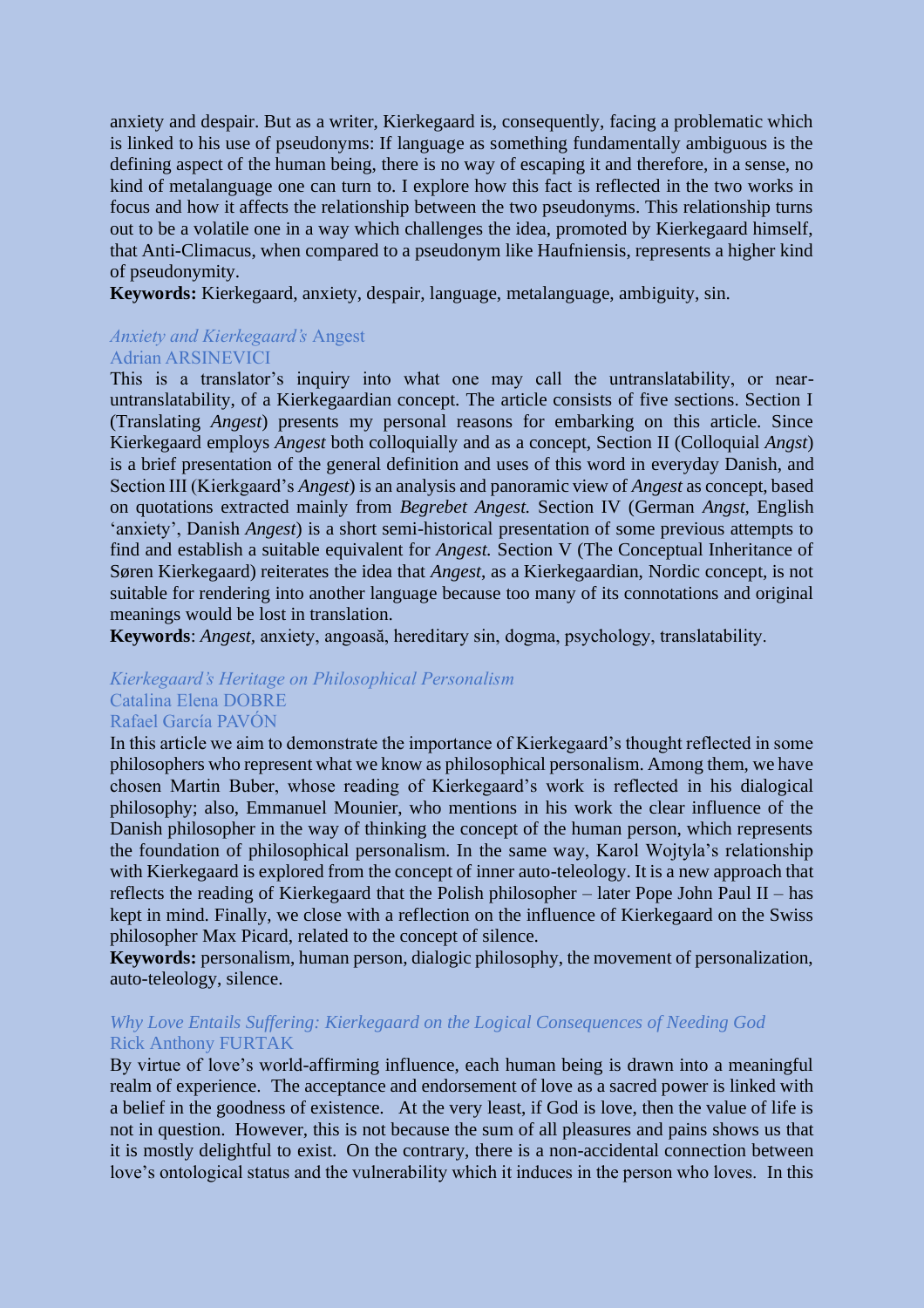paper, the inexorable connection between love and suffering is explained, with reference to a wide range of Kierkegaard's religious writings.

# **Keywords:** love, suffering, Kierkegaard, emotion, religion, affirmation

## *Reception and Renewal in the Kierkegaard Literature* Zoltán GYENGE

This essay will try to define the beginnings and contemporary events of Hungarian Kierkegaard research, but it must be made clear that we can only examine the most significant works written about Kierkegaard. Before the Second World War, Hungarian culture and intellectual life were closely linked to German intellectual life. Therefore, the reception of Kierkegaard's philosophy in Hungary can only be discussed regarding the period coming after the publication of his works in German. Moreover, it is an important fact that Kierkegaard became known to European culture through his German reception. It must be said that studies on Kierkegaard before the Second World War were probably deeper and more detailed than they were after the war. The 1980's and 90's saw a rebirth of the reception of Kierkegaard, mainly due to political changes going on in Hungary.

**Keywords**: Hungarian culture, Kierkegaard reception, Germanism, Brandes, Lukács

# *Kierkegaard's Spatial Politics. Nations and Nationalism, Irony and the Demonic* Anne-Christine HABBARD

Kierkegaard is not usually considered a political thinker. However, many of the concepts and themes he develops have distinct political import. In particular, I will show that his thought functions as a counterpoint, and a counterweight, to the nation-state as constructed in European modernity. Indeed, the modern State is founded on a specific notion of space – the national territory –, which in turn has important consequences on the creation of nationhood, and on the relation to foreigners. Kierkegaard allows us to view the fallacious underpinnings of such a construct, thanks to his ingenious use and concept of space, but also to his distinctly ironic stance as an author. His analyses of irony, freedom and anxiety (and in particular, anxiety before the good, the demonic) give us insight into the defects of the nation-state, and some of its worst elements, such as nationalism. Kierkegaard offers us an alternative conception of space.

**Keywords**: Kierkegaard, spatial politics, nation-state, space, borders, foreigners, irony, demonic, walking.

## Den Enkelte *as Socio-Political in Kierkegaard Texts* Abrahim H. KHAN

This study examines whether there is lexical evidence in Kierkegaard's writings to support the view that *den Enkelte* is far removed from a conceptual mistaking of his thought as individualistic, in that it leads to a withdrawal from the social and political milieu to becoming a lonely rebel. It considers six selected texts from the Kierkegaard Corpus, for its linguistic and literary approach that employs computer applications to establish a conceptual-linguistic map of *den Enkelte*. Interpreting numerical data and analysing the map, the study offers an answer to the research question as to whether there is lexical evidence and considers the implication of the evidence for understanding related questions in Kierkegaard studies. In brief, it identifies 12 terms and provides another perspective from which to augment our grasp of a concept that Kierkegaard considers to be principal in Christianity as "existence-communication".

**Keywords**: universal, establishment, collision, crowd, confession, conscience, upbuilding, good, eternity, extraordinary.